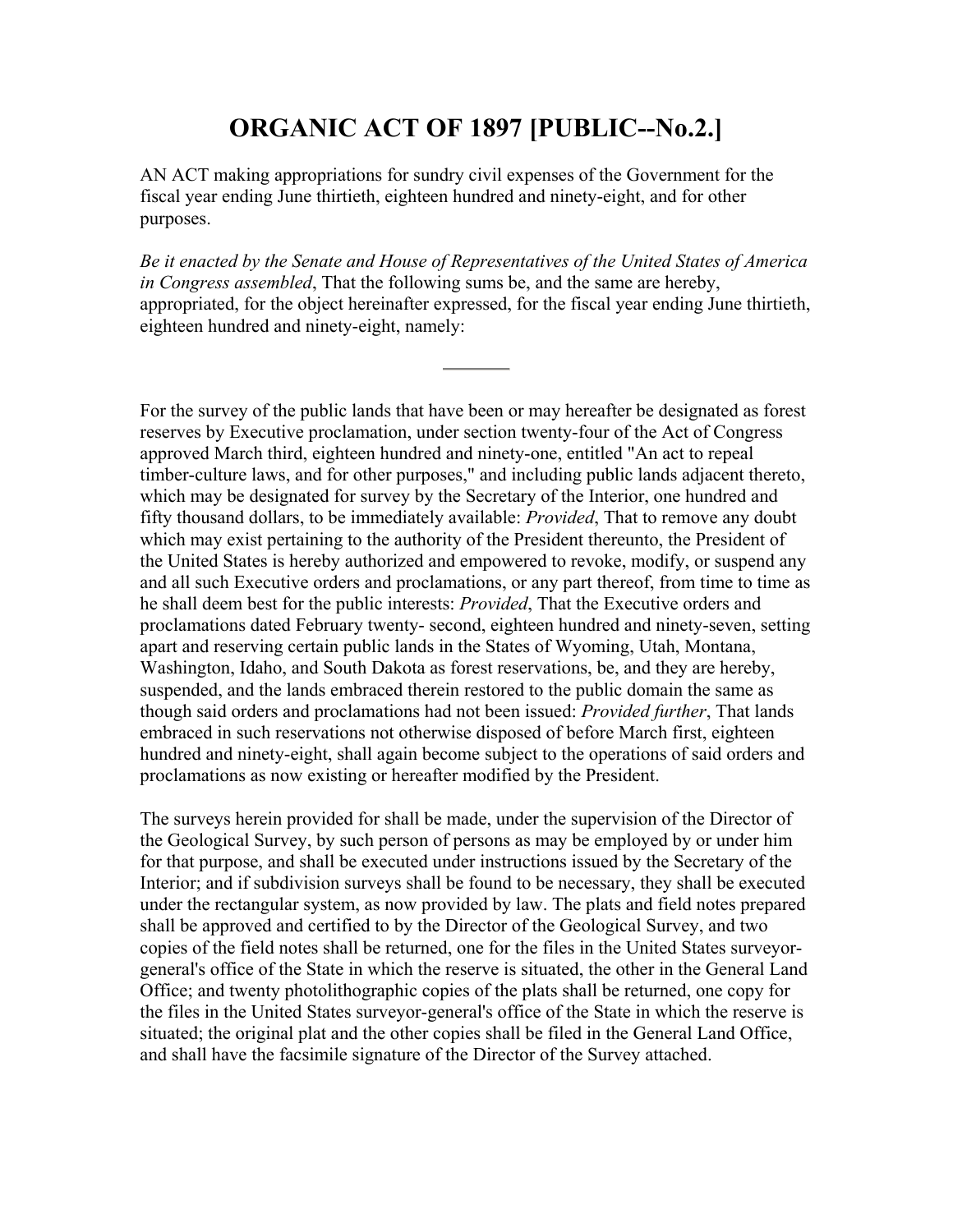Such surveys, filed notes, and plats thus returned shall have the same legal force and effect as heretofore given the surveys, field notes, and plats returned through the surveyors-general; and such surveys, which include subdivision surveys under the rectangular system, shall be approved by the Commissioner of the General Land Office as in other cases, and properly certified copies thereof shall be held in the respective land offices of the district in which such lands are situated, as in other cases. All laws inconsistent with the provisions hereof are hereby declared inoperative as respects such survey: *Provided, however*, That a copy of every topographic map and other maps showing the distribution of the forests, together with such field notes as may be taken relating thereto, shell be certified thereto by the Director of the Survey and filed in the General Land Office.

All public lands heretofore designated and reserved by the President of the United States under the provisions of the Act approved March third, eighteen hundred and ninety-one, the orders for which shall be and remains in full force and effect, unsuspended and unrevoked, and all public lands that may hereafter be set aside as public forest reserves under said act, shall be as far as practicable controlled and administered in accordance with the following provisions:

No public forest reservation shall be established, except to improve and protect the forest within the reservation, or for the purpose of securing favorable conditions of water flows, and to furnish a continuous supply of timber for the use and necessities of citizens of the United States; but it is not the purpose or intent of these provisions, or of the Act providing for such reservations, to authorize the inclusion therein of lands more valuable for the mineral therein, or for agricultural purposes, than for forest purposes.

The Secretary of the Interior shall make provisions for the protection against destruction by fire and depredations upon the public forests and forest reservations which may have been set aside or which may be hereafter set aside under said Act of March third, eighteen hundred and ninety-one, and which may be continued; and he may make such rules and regulations and establish such service as will insure the objects of such reservations, namely, to regulate their occupancy and use and to preserve the forests thereon from destruction; and any violation of the provisions of this Act or such rules and regulations shall be punished as is provided for in the Act of June fourth, eighteen hundred and eighty-eight of the Revised Statutes of the United States.

For the purpose of preserving the living and growing timber and promoting the younger growth on forest reservations, the Secretary of the Interior, under such rules and regulations as he shall prescribe, may cause to be designated and appraised so much of the dead, matured, or large growth of trees found upon such forest reservations as may be compatible with the utilization of the forests thereon, and may sell the same for not less than the appraised value in such quantities to each purchaser as he shall prescribe, to be used in the State or Territory in which such timber reservation may be situated, respectively, but not for export therefrom. Before such sale shall take place, notice thereof shall be given by the Commissioner of the General Land Office, for not less than sixty days, by publication in a newspaper of general circulation, published in the county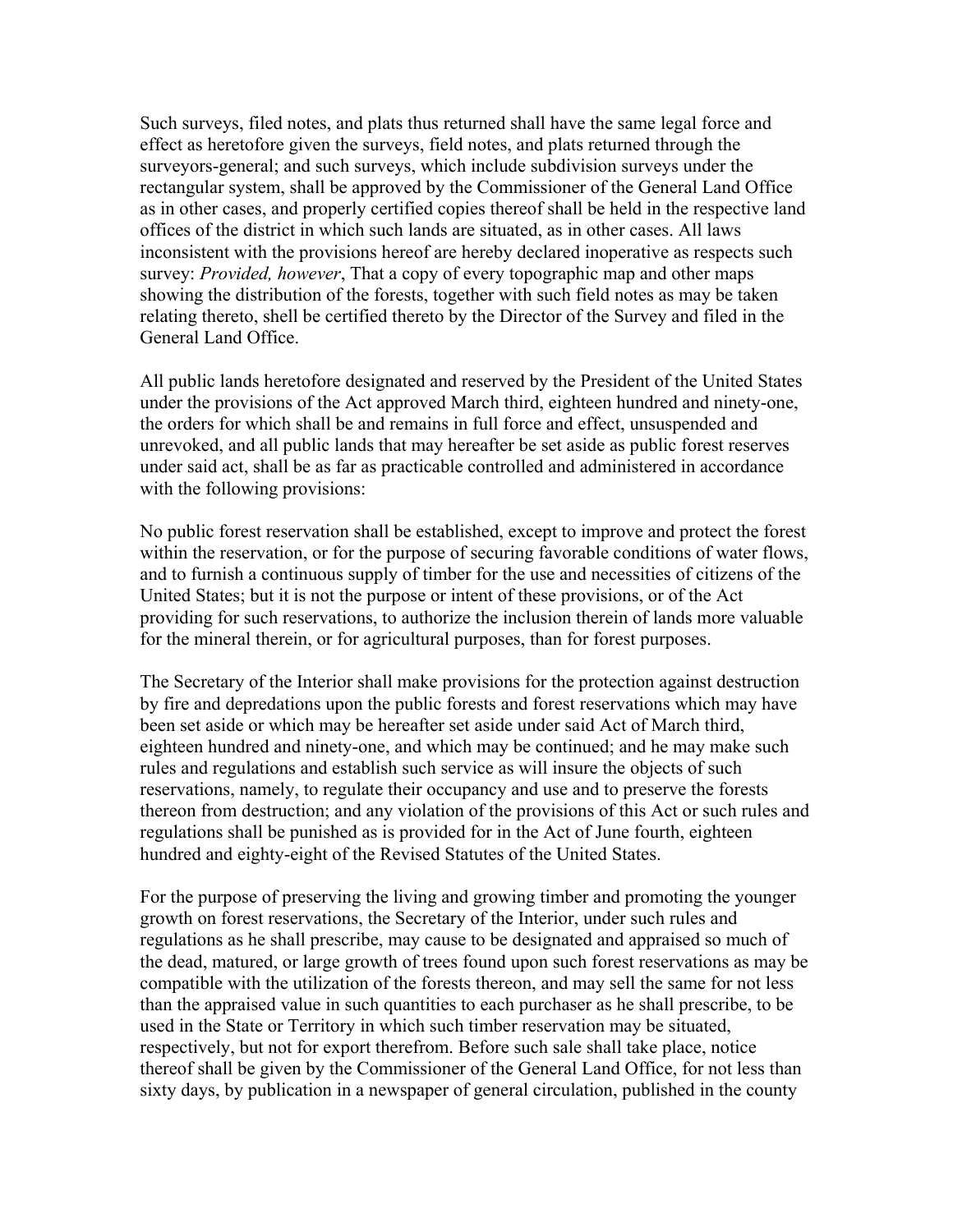in which the timber is situated, if any is therein published, and if not, then in a newspaper of general circulation published nearest to the reservation, and also in a newspaper of general circulation published at the capital of the State or Territory where such reservations exists; payments for such timber to be made to the receiver of the local land office of the district wherein said timber may be sold, under such rules and regulations as the Secretary of the Interior may prescribe; and the moneys arising therefrom shall be accounted for by the receiver of such land office to the Commissioner of the General Land Office, in a separate account, and shall be covered into the Treasury. Such timber, before being sold, shall be marked and designated and shall be cut and removed under the supervision of some person appointed for that purpose by the Secretary of the Interior, not interested in the purchase or removal of such timber nor in the employment of the purchaser thereof. Such supervisor shall make report in writing to the Commissioner of the General Land Office and to the receiver in the land office in which such reservation shall be located of his doings in the premises.

The Secretary of the Interior may permit, under regulations to be prescribed by him, the use of timber and stone found upon such reservations, free of charge, by bona fide settlers, miners, residents, and prospectors for minerals, for firewood, fencing, buildings, mining, prospecting, and other domestic purposes, as may be needed by such persons for such purposes; such timber to be used within the State or Territory, respectively, where such reservations may be located.

Nothing herein shall be construed as prohibiting the egress or ingress of actual settlers residing within the boundaries of such reservations, or from crossing the same to and from their property or homes; and such wagon roads and other improvements may be constructed thereon as may be necessary to reach their homes and to utilize their property under such rules and regulations as may be prescribed by the Secretary of the Interior. Nor shall anything herein prohibit any person from entering upon such forest reservations for all proper and lawful purposes, including that of prospecting, locating, and developing the mineral resources thereof: Provided, That such persons comply with the rules and regulations covering such forest reservations.

That in cases in which a tract covered by an unperfected bona fide claim or by a patent is included within the limits of a public forest reservation, the settler or owner thereof may, if he desires to do so, relinquish the tract to the Government, and may select in lieu thereof a tract of vacant land open to settlement not exceeding the area the tract covered by his claim or patent; and no charge shall be made in such cases for making the entry of record or issuing the patent to cover the tract selected: *Provided further*, That in cases of unperfected claims the requirements of the laws respecting settlement, residence, improvements, and so forth, are complied with on the new claims, credit being allowed for the time spent on the relinquished claims.

The settlers residing within the exterior boundaries of such forest reservations, or in the vicinity thereof, may maintain schools and churches within such reservations, and for that purpose may occupy any part of said forest reservation, not exceeding two acres for each schoolhouse and one acre for a church.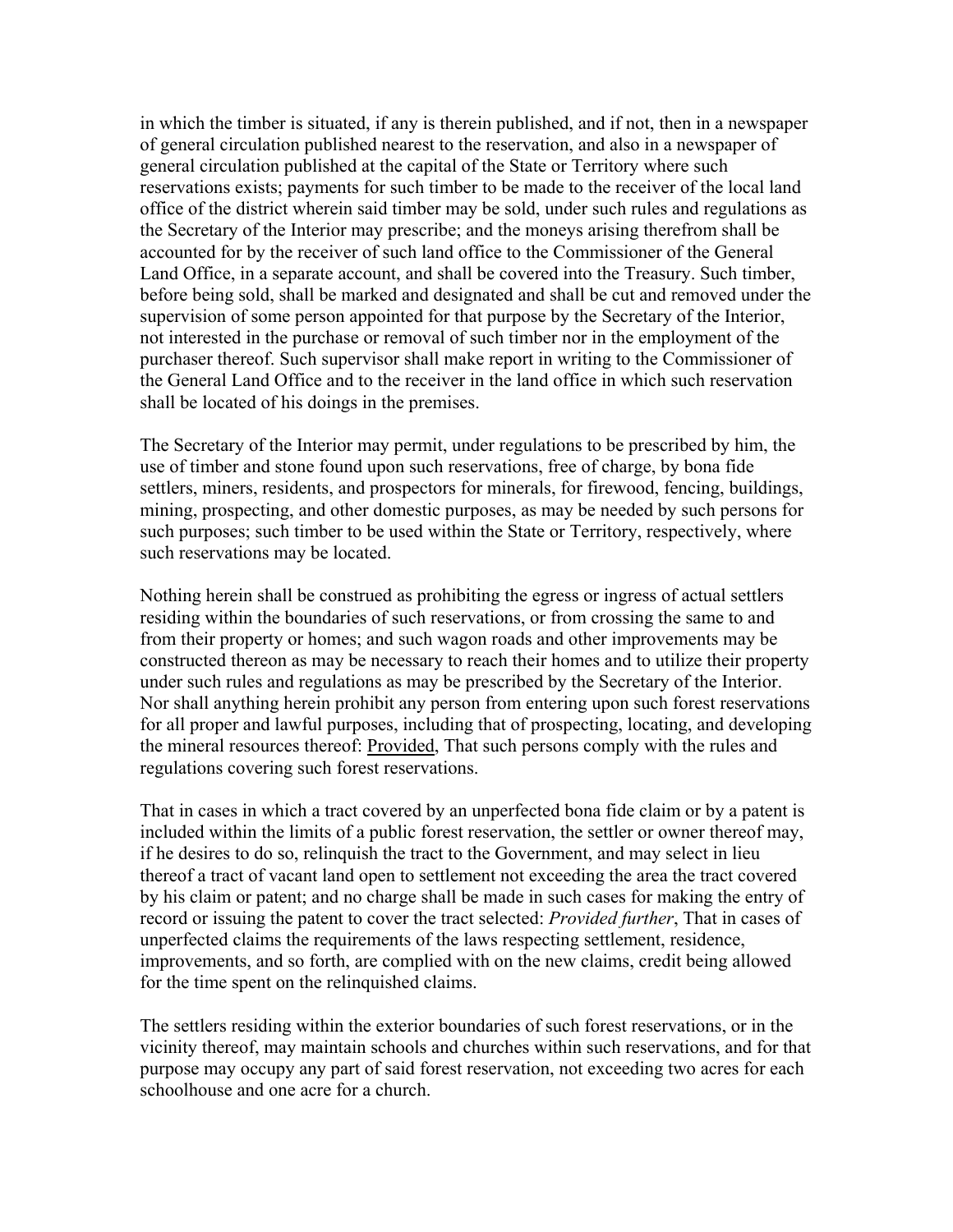The jurisdiction, both civil and criminal, over persons within such reservations shall not be affected or changed by reason of the existence of such reservations, except so far as the punishment of offenses against the United States therein is concerned; the intent and meaning of this provision being that the State wherein any such reservation is situated shall not, by reason of the establishment thereof, lose its jurisdiction, nor the inhabitants thereof their rights and privileges as citizens, or be absolved from their duties as citizens of the State.

All waters on such reservations may be used for domestic, mining, milling, or irrigation purposes, under the laws of the State wherein such forest reservations are situated, or under the laws of the United States and the rules and regulations established thereunder.

Upon the recommendation of the Secretary of the Interior, with the approval of the President, after sixty days notice thereof, published in two papers of general circulation in the State or Territory wherein any forest reservation is situated, and near the said reservation, any public lands embraced within the limits of any forest reservation which, after due examination by personal inspection of a competent person appointed for the purpose by the Secretary of the Interior, shall be found better adapted for mining or for agricultural purposes than for forest usage, may be restored to the public domain. And any mineral lands in any forest reservation which have been or which may be shown to be such, and subject to entry under the existing mining laws of the United States and the rules and regulations applying thereto, shall continue to be subject to such location and entry, notwithstanding any provisions herein contained.

The President is hereby authorized at any time to modify any Executive order that has been or may hereafter be made establishing any forest reserve, and by such modification may reduce the area or change the boundary lines of such reserve, or may vacate altogether any order creating such reserve.

Approved, June 4, 1897.

# **RULES AND REGULATIONS GOVERNING FOREST RESERVES**

Established Under Section 24 OF THE ACT OF MARCH 3, 1891. (26 STATS., 1095.)

#### **WASHINGTON: GOVERNMENT PRINTING OFFICE.**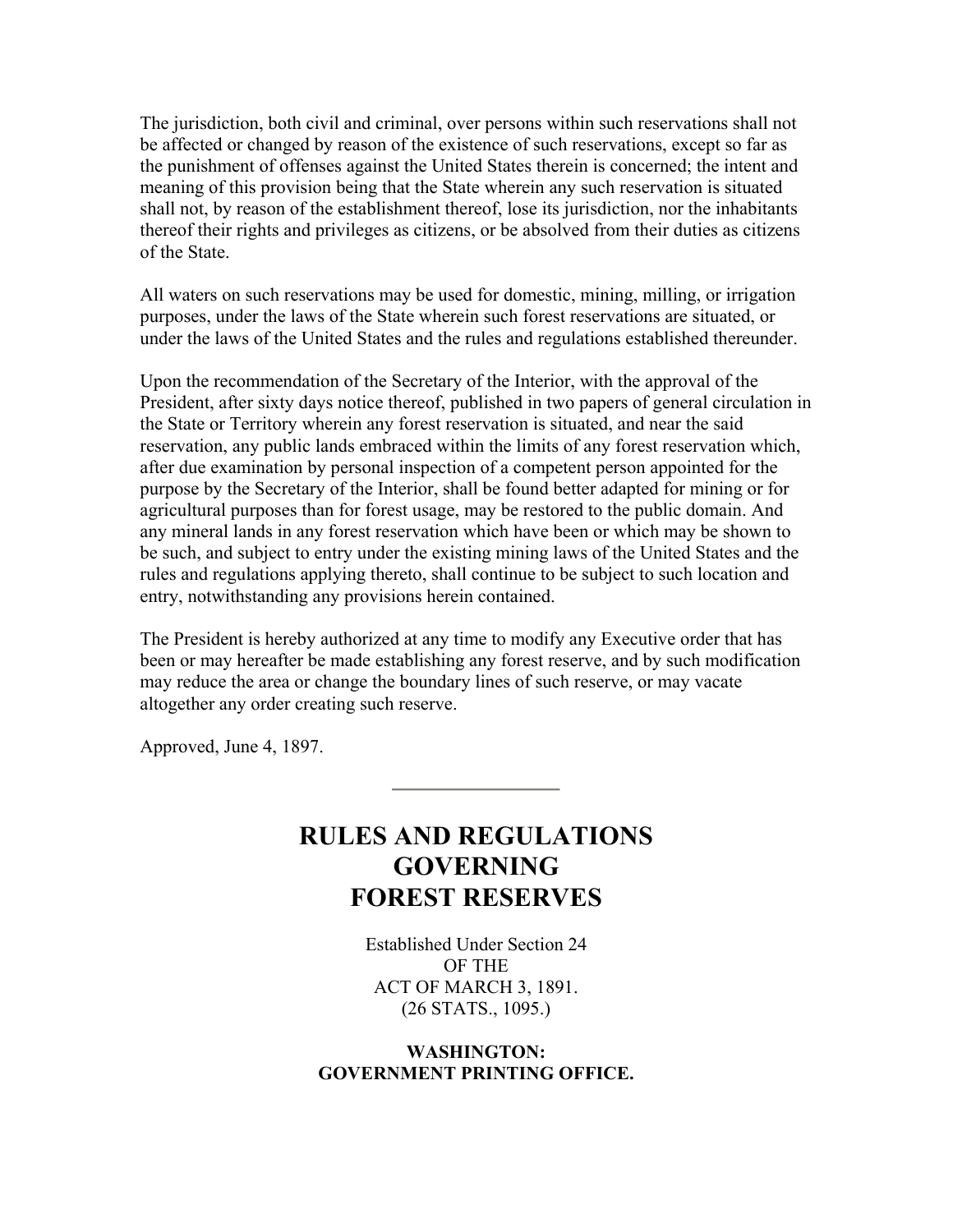#### **1897. CIRCULAR P.**

#### **DEPARTMENT OF THE INTERIOR. GENERAL LAND OFFICE.**

Washington, D. C., *June 30, 1897.*

1. Under the authority vested in the Secretary of the Interior by the act of Congress, approved June 4, 1897, entitled "An act making appropriations for sundry civil expenses of the Government for the fiscal year ending June thirtieth, eighteen hundred and ninetyeight, and for other purposes," to make such rules and regulations and establish such service as will insure the objects for which forest reservations are created under section 24 of the act of March 3, 1891 (26 Stat., 1095), the following rules and regulations are hereby prescribed and promulgated:

## **OBJECT OF FOREST RESERVATIONS.**

2. Public forest reservations are established to protect and improve the forests for the purpose of securing a permanent supply of timber for the people and insuring conditions favorable to continuous water flow.

3. It is the intention to exclude from these reservations, as far as possible, lands that are more valuable for the mineral therein, or for agriculture, than for forest purposes; and where such lands are embraced within the boundaries of a reservation, they may be restored to settlement, location, and entry.

## **PENALTIES FOR VIOLATION OF LAWS AND REGULATIONS.**

4. The law under which these regulations are made provides, that any violation of the provisions thereof, or of any rules and regulations thereunder, shall be punished as is provided for in the act of June 1, 1888 (25 Stat., 166), amending section 5388 of the Revised Statutes, which reads as follows:

That section fifty-three hundred and eighty-eight of the Revised Statutes of the United States be amended so as to read as follows: "Every person who unlawfully cuts, or aids or is employed in unlawfully cutting, or wantonly destroys or procures to be wantonly destroyed, any timber standing upon the land of the United States which, in pursuance of law, may be reserved or purchased for military or other purposes, or upon any Indian reservation, or lands belonging to or occupied by any tribe of Indians under authority of the United States, shall pay a fine of not more than five hundred dollars or be imprisoned not more than twelve months, or both, in the discretion of the court."

This provision is additional to the penalties now existing in respect to punishment for depredations on the public timber. The Government has, also, all the common-law civil remedies, whether for the prevention or redress of injuries, which individuals possess.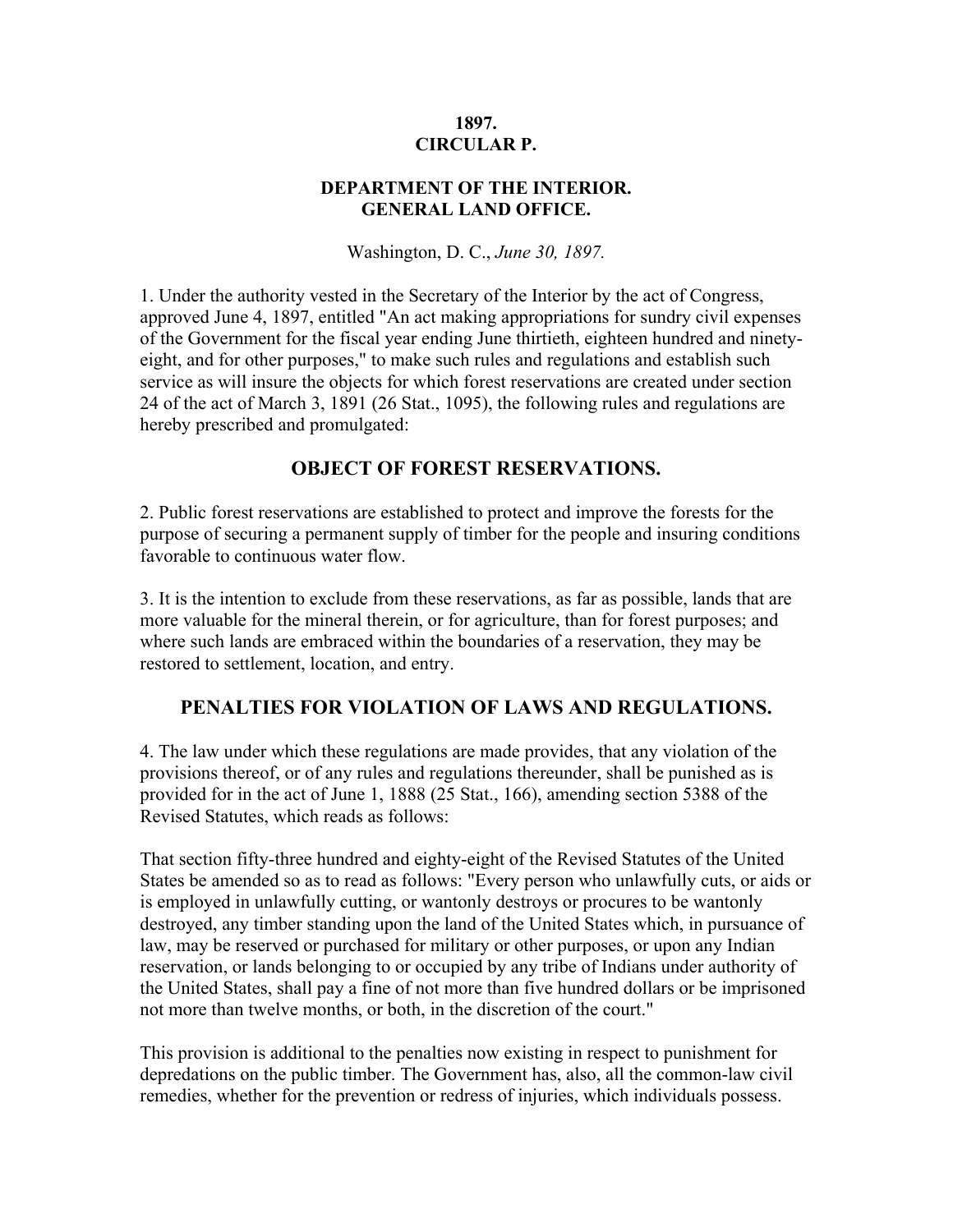5. The act of February 24, 1897 (29 Stat., 594), entitled "An act to prevent forest fires on the public domain," provides,

That any person who shall wilfully or maliciously set on fire, or cause to be set on fire, any timber, underbrush, or grass upon the public domain, or shall carelessly or negligently leave or suffer fire to burn unattended near any timber or other inflammable material, shall be deemed guilty of a misdemeanor, and, upon conviction thereof in any district court of the United States having jurisdiction of the same, shall be fined in a sum not more than five thousand dollars or be imprisoned for a term of not more than two years, or both.

SEC. 2. That any person who shall build a camp fire, or other fire, in or near any forest, timber, or other inflammable material upon the public domain, shall, before breaking camp or leaving said fire, totally extinguish the same. Any person failing to do so shall be deemed guilty of a misdemeanor, and, upon conviction thereof in any district court of the United States having jurisdiction of the same, shall be fined in a sum not more than one thousand dollars, or be imprisoned for a term of not more than one year, or both.

SEC. 3. That in all cases arising under this act the fines collected shall be paid into the public school fund of the county in which the lands where the offense was committed are situate.

Large areas of the public forests are annually destroyed by fire, originating in many instances through the carelessness of prospectors, campers, hunters, sheep herders, and others, while in some cases the fires are started with malicious intent. So great is the importance of protecting forest from fire, that this Department will make special effort for the enforcement of the law against all persons guilty of starting or causing the spread of forest fires in the reservations in violation of the above provisions.

6. The law of June 4, 1897, for forest reserve regulations also provides, that

The jurisdiction, both civil and criminal, over persons within such reservations shall not be affected or changed by reason of the existence of such reservations, except so far as the punishment of offenses against the United States therein is concerned; the intent and meaning of this provision being that the State wherein any such reservation is situated shall not, by reason of the establishment thereof, lose its jurisdiction, nor the inhabitants thereof their rights and privileges as citizens, or be absolved from their duties as citizens of the State.

## **PUBLIC AND PRIVATE USES.**

7. It is further provided, that

Nothing herein shall be construed as prohibiting the egress or ingress of actual settlers residing within the boundaries of such reservations, or from crossing the same to and from their property or homes; and such wagon roads and other improvements may be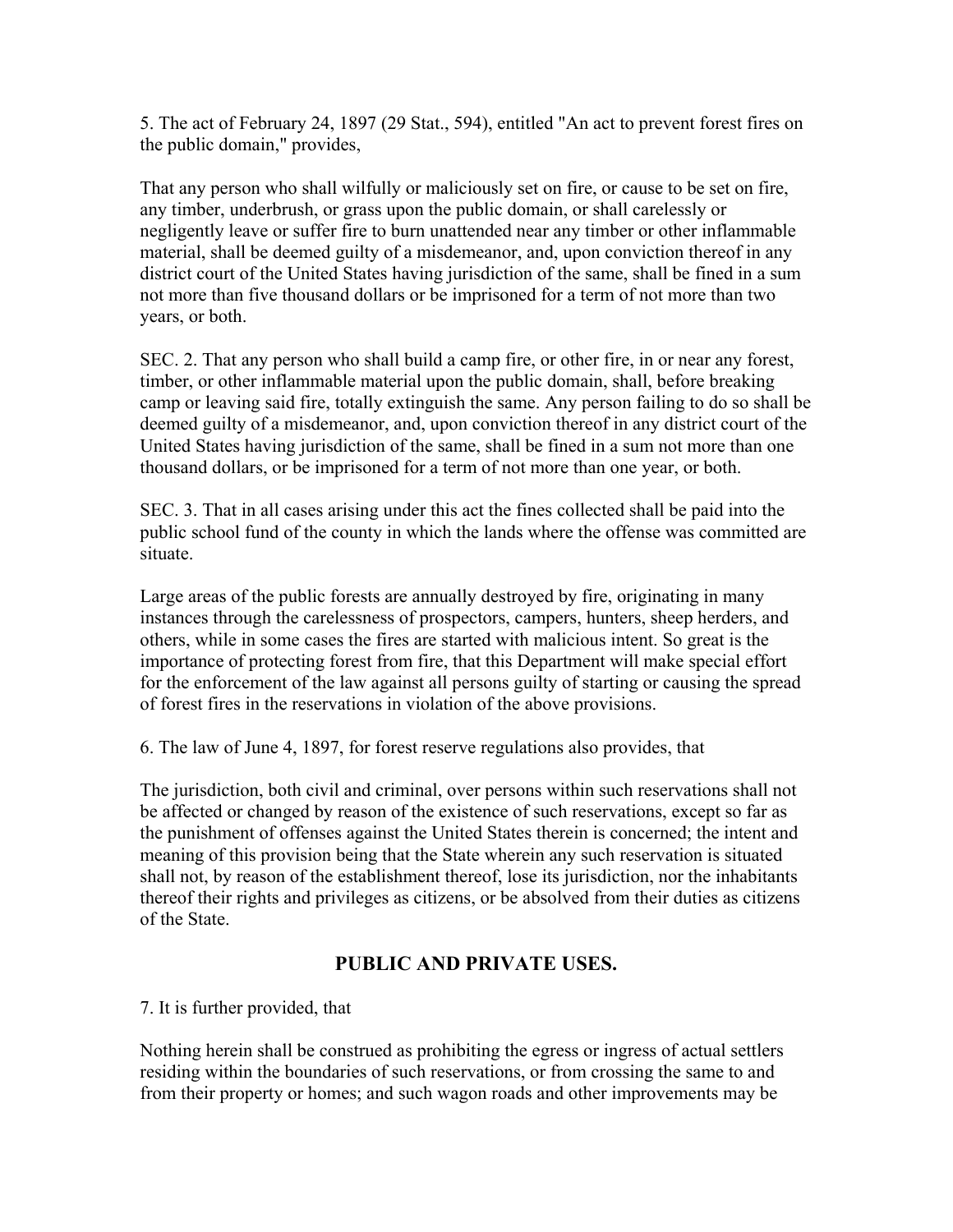constructed thereon as may be necessary to reach their homes and to utilize their property under such rules and regulations as may be prescribed by the Secretary of the Interior. Nor shall anything herein prohibit any person from entering upon such forest reservations for all proper and lawful purposes, including that of prospecting, locating, and developing the mineral resources thereof: *Provided*. That such persons comply with the rules and regulations covering such forest reservations.

The settlers residing within the exterior boundaries of such forest reservations, or in the vicinity thereof, may maintain schools and churches within such reservation, and for that purpose may occupy any part of the said forest reservation, not exceeding two acres for each schoolhouse and one acre for a church.

All waters on such reservations may be used for domestic, mining, milling, or irrigation purposes, under the laws of the State wherein such forest reservations are situated, or under the laws of the United States and the rules and regulations established thereunder.

8. The public is entering, crossing and occupying the reserves, for the purposes enumerated in the law, are subject to a strict compliance with the rules and regulations governing the reserves.

9. Private wagon roads and county roads may be constructed over the public lands in the reserves wherever they may be found necessary or useful, but no rights shall be acquired in said roads running over the public lands as against the United States. Before public timber, stone, or other material, can be taken for the construction of such roads, permission must first be obtained from the Secretary of the Interior. The application for such privilege should describe the location and direction of the road, its length and width, the probable quantity of material required, the location of such material, and its estimated value.

10. The permission to occupy public lands in the reserves for schoolhouses and churches, as provided for in the law, is merely a privilege, and is subject to any future disposition that may be made of such tracts by the United States.

11. The right of way in and across forest reservations for irrigating canals, ditches, flumes and pipes, reservoirs, electric power purposes, and for pipe lines, will be subject to existing laws and regulations.

12. Under the term "to regulate their occupancy and use", the Secretary of the Interior is authorized to grant such licenses and privileges, from time to time, as may seem to him proper and not inconsistent with the objects of the reservations nor incompatible with the public interests.

13. The pasturing of live stock on the public lands in forest reservations will not be interfered with, so long as it appears that injury is not being done to the forest growth, and the rights of others are not thereby jeopardized. The pasturing of sheep is, however, prohibited in all forest reservations, except those in the States of Oregon and Washington,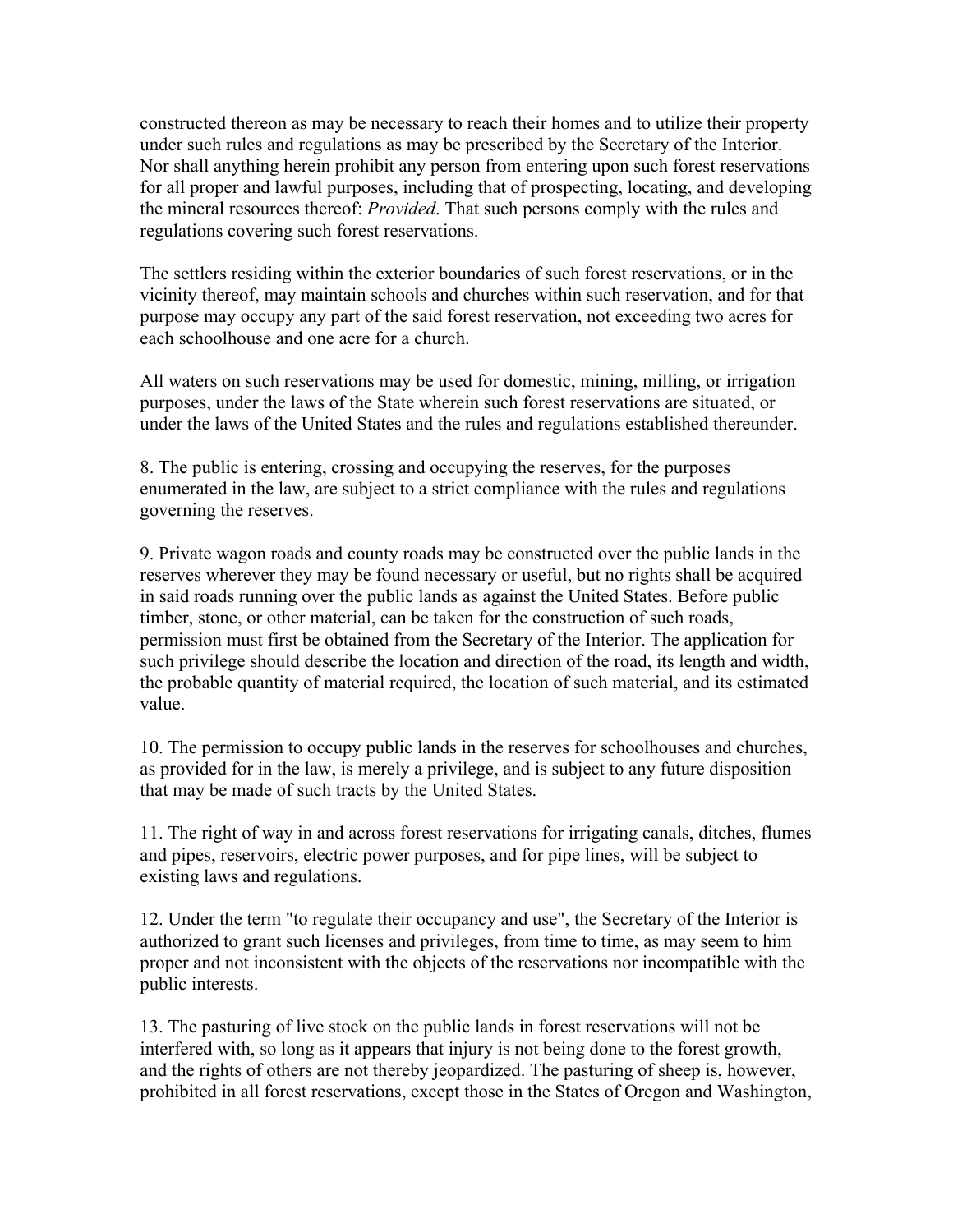for the reason that sheep-grazing has been found injurious to the forest cover, and therefore of serious consequence in regions where the rainfall is limited. The exception in favor of the States of Oregon and Washington is made because the continuous moisture and abundant rain-fall of the Cascade and Pacific Coast ranges make rapid renewal of herbage and undergrowth possible. Owners of sheep are required to make application to the Commissioner of the General Land Office for permission to pasture, stating the number of sheep and location on the reserves where it is desired to graze. Permission will be refused or revoked whenever it shall appear that sheep are pastured on parts of the reserves especially liable to injury, or upon and in the vicinity of the Bull Run reserve, Crater Lake, Mount Hood, Mount Rainier, or other well-known places of public resort or reservoir supply. Permission will also cease upon proof of neglect as to the care of fires made by herders, or of the violation by them of any of the forest reserve regulations.

# **RELINQUISHMENT OF CLAIMS.**

14. The law provides that where a tract within a forest reservation is governed by an unperfected bona fide claim, or by patent, the settler or owner may, if he so desires, relinquish the tract to the United States and select in lieu thereof a tract of vacant public land outside of the reservation, open to settlement, not exceeding in area the tract relinquished. No charge is to be made for placing the new entry of record. This is in consideration of previous fees and commissions paid. Where the entry is in lieu of an unperfected one, the necessary fees in the making of final proof and issuance of certificate will be required. Where the entry is based on an unsurveyed claim, as provided for in paragraph 17 hereof, all fees and commissions attending entry must be paid, none having been paid previously.

15. Where an application is made for change of entry under the above provision, it must be filed in the land office for the district in which the lieu selection lies. The application must describe the tract selected and the tract covered by the unperfected entry, and must be accompanied by a formal relinquishment to the United States of all right, title, and interest in and to the tract embraced in said entry. There must also be filed with the application an affidavit, corroborated by at least two witnesses cognizant of the facts, showing the period and length of claimant's residence on his relinquished claim, as credit for the time spent thereon will be allowed under the new entry in computing the period of residence required by law. Residence and improvements are requisite on the new entry, the same as on the old, subject only, in respect to residence, to a deduction of the period covered by the relinquished entry.

16. Where final certificate or patent has issued, it will be necessary for the entryman or owner thereunder to execute a quit-claim deed to the United States, have the same recorded on the county records, and furnish an abstract of title, duly authenticated, showing chain of title from the Government back again to the United States. The abstract of title should accompany the application for change of entry, which must be filed as required by paragraph 15, without the affidavit therein called for.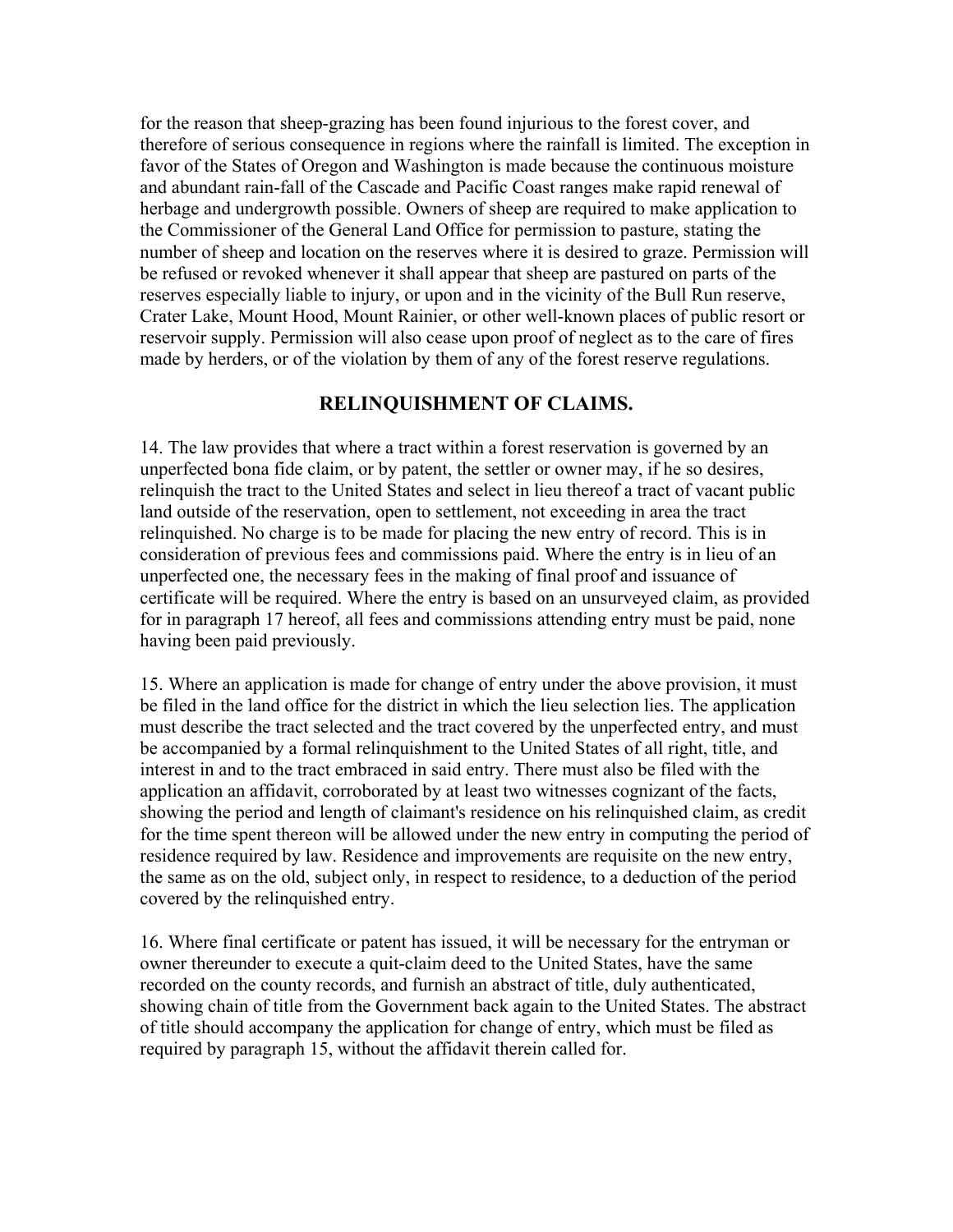17. In case a settler on an unsurveyed tract within a forest reservation desires to make a change of settlement to land outside of the reservation and receive credit for previous residence, he should file his application as provided for in paragraph 15, including the affidavit as to residence therein required, and describing his unsurveyed claim with sufficient accuracy to enable the local land officers to approximately determine its location.

18. All applications for change of entry or settlement must be forwarded by the local officers to the Commissioner of the General Land Office for consideration, together with report as to the status of the tract applied for.

## **LOCATION AND ENTRY OF MINERAL LANDS.**

19. The law provides that "any mineral lands in any forest reservation which have been or which may be shown to be such, and subject to entry under the existing mining laws of the United States and the rules and regulations applying thereto, shall continue to be subject to such location and entry", notwithstanding the reservation. This makes mineral lands in the forest reserves subject to location and entry under the general mining laws in the usual manner.

20. Owners of valid mining locations made and held in good faith under the mining laws of the United States and the regulations thereunder, are authorized and permitted to fell and remove from such mining claims any timber growing thereon, for actual mining purposes in connection with the particular claim from which the timber is felled or removed. (For further use of timber by miners, see below under heading "Free Use of Timber and Stone".)

# **FREE USE OF TIMBER AND STONE.**

21. The law provides, that

The Secretary of the Interior may permit, under regulations to be prescribed by him, the use of timber and stone found upon such reservations, free of charge, by bona fide settlers, miners, residents, and prospectors for minerals, for firewood, fencing, buildings, mining, prospecting, and other domestic purposes, as may be needed by such persons for such purposes; such timber to be used within the State or Territory, respectively, where such reservations may be located.

This provision is limited to persons resident in forest reservations who have not a sufficient supply of timber or stone on their own claims or lands for the purposes enumerated, or for necessary use in developing the mineral or other natural resources of the lands owned or occupied by them. Such persons, therefore, are permitted to take timber and stone from public lands in the forest reservations under the terms of the law above quoted, strictly for their individual use on their own claims or lands owned or occupied by them, but not for sale or disposal, or use on other lands, or by other persons: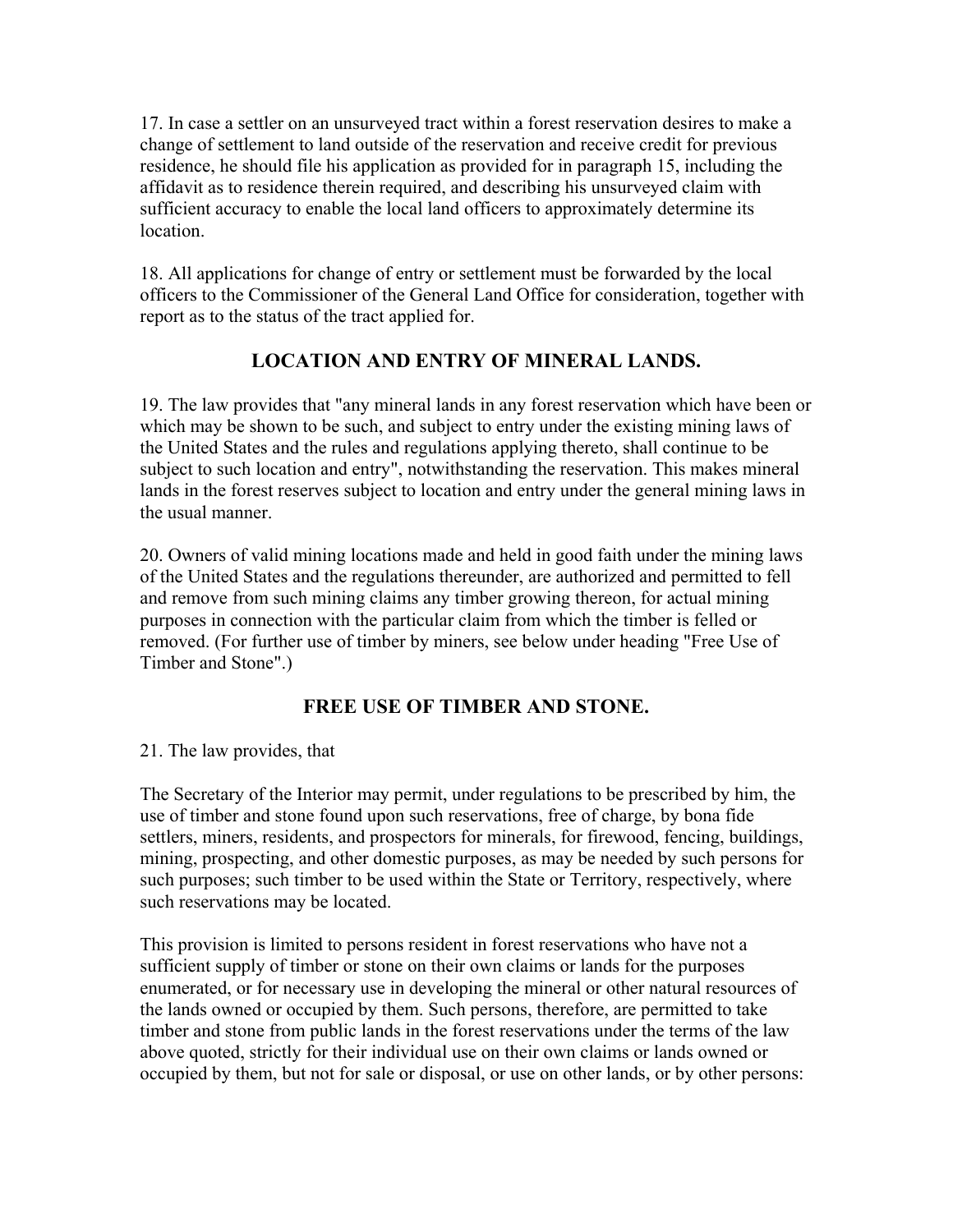*Provided*, that where the stumpage value exceeds one hundred dollars, application must be made to and permission given by the Department.

#### **SALE OF TIMBER.**

22. The following provision is made for the sale of timber within forest reservations in limited quantities:

For the purpose of preserving and living and growing timber and promoting the younger growth on forest reservations, the Secretary of the Interior, under such rules and regulations as he shall prescribe, may cause to be designated and appraised so much of the dead, matured, or large growth of trees found upon such forest reservations as may be compatible with the utilization of the forests thereon, and may sell the same for not less that the appraised value in such quantities to each purchaser as he shall prescribe, to be used in the State or Territory in which such timber reservation may be situated, respectively, but not for export therefrom. Before such sale shall take place, notice thereof shall be given by the Commissioner of the General Land Office, for not less than sixty days, by publication in a newspaper of general circulation, published in the county in which the timber is situated, if any is therein published, and if not, then in a newspaper of general circulation published nearest to the reservation, and also in a newspaper of general circulation published at the capital of the State or Territory where such reservation exists; payments for such timber to be made to the receiver of the local land office of the district wherein said timber may be sold, under such rules and regulations as the Secretary of the Interior may prescribe; and the moneys arising therefrom shall be accounted for by the receiver of such land office to the Commissioner of the General Land Office, in a separate account, and shall be covered into the Treasury. Such timber, before being sold, shall be marked and designated, and shall be cut and removed under the supervision of some person appointed for that purpose by the Secretary of the Interior, not interested in the purchase or removal of such timber nor in the employment of the purchaser thereof. Such supervisor shall make a report in writing to the Commissioner of the General Land Office and to the receiver in the land office in which such reservation shall be located of his doings in the premises.

The sale of timber is optional, and the Secretary may exercise his discretion at all times as to the necessity or desirability of any sale.

23. While sales of timber may be directed by this Department without previous request from private individuals, petitions from responsible persons for the sale of timber in particular localities will be considered. Such petitions must describe the land upon which the timber stands by legal subdivisions, if surveyed; if unsurveyed, as definitely as possible by natural land marks; the character of the country, whether rough, steep or mountainous, agricultural or mineral, or valuable chiefly for its forest growth; and state whether or not the removal of the timber would result injuriously to the objects of forest reservation. If any of the timber is dead, estimate the quantity in feet, board measure, with the value, and state whether killed by fire or other cause. Of the live timber, state the different kinds and estimate the quantity of each kind in trees per acre. Estimate the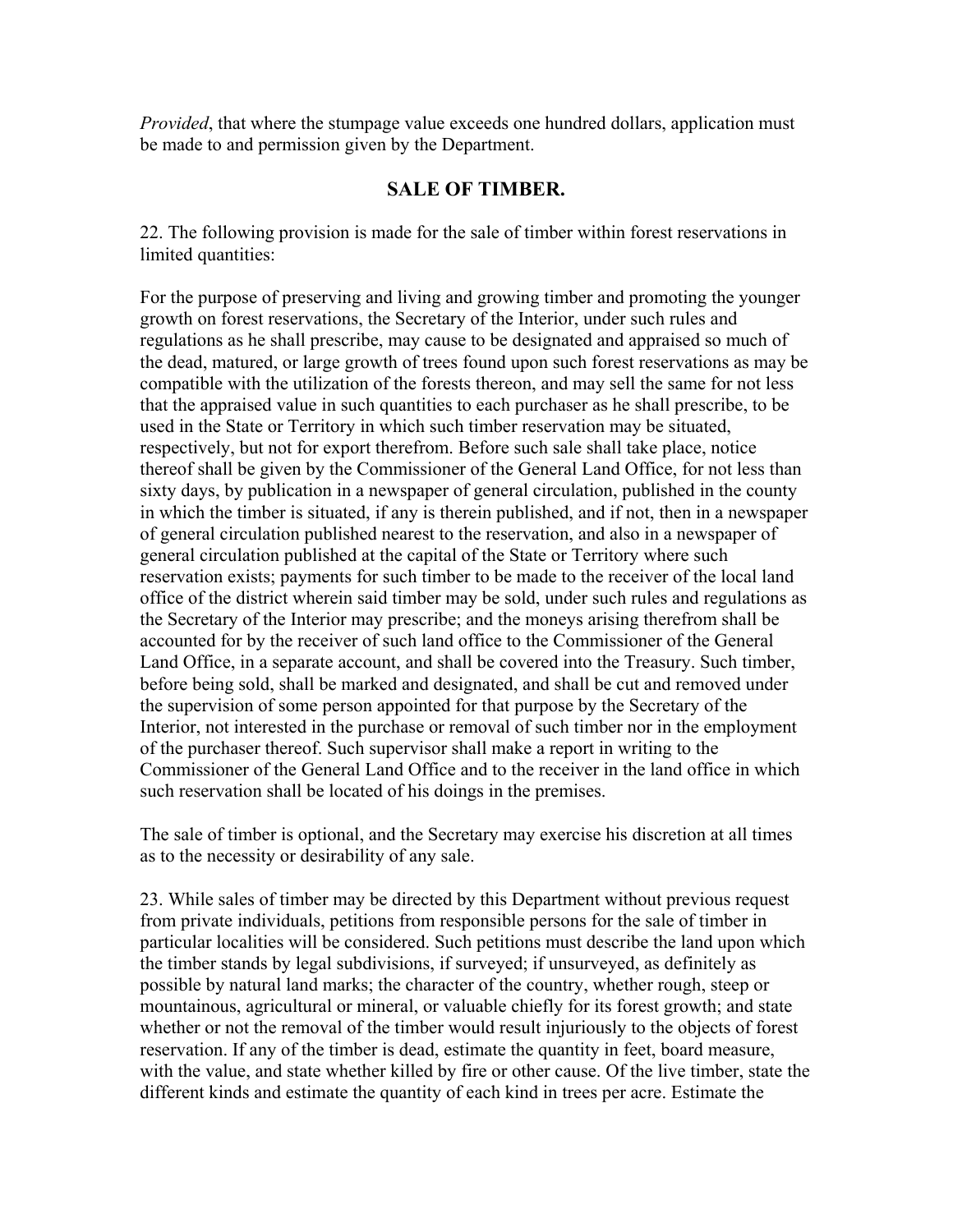average diameter of each kind of timber, and estimate the number of trees of each kind per acre above the average diameter. State the number of trees of each kind above the average diameter it is desired to have offered for sale, with an estimate of the number of feet, board measure, therein, and an estimate of the value of the timber as it stands. These petitions must be filed in the proper local land office, for transmission to the Commissioner of the General Land Office.

24. Before any sale is authorized, the timber will be examined and appraised, and other questions involved duly investigated, by an official designated for the purpose; and upon his report action will be based.

25. When a sale is ordered, notice thereof will be given by publication by the Commissioner of the General Land Office, in accordance with the law above quoted; and if the timber to be sold stands in more than one county, published notice will be given in each of the counties, in addition to the required general publication.

26. The time and place of filing bids, and other information for a correct understanding of the terms of each sale, will be given in the published notices. Timber is not to be sold for less than the appraised value, and when a bid is accepted a certificate of acceptance will be issued by the Commissioner of the General Land Office to the successful bidder, who, at the time of making payment, must present the same to the receiver of public moneys for the land district in which the timber stands. The Commissioner of the General Land Office must approve all sales, and he may, in sales in excess of five hundred dollars in value, make allotments of quantity to several bidders at a fixed price, if he deems proper, so as to avoid monopoly. The right is also reserved to reject any or all bids. A reasonable cash deposit with the proper receiver of public moneys, to accompany each bid, will be required.

27. Within thirty days after notice to a bidder of an award of timber to him, payment must be made in full to the Receiver for the timber so awarded. The purchaser must have in hand the receipt of the Receiver for such payment before he will be allowed to cut, remove, or otherwise dispose of the timber in any manner. The timber must all be cut and removed within one year from the date of the notice by the Receiver of the award; failing to so do, the purchaser will forfeit his right to the timber left standing or unremoved and to his purchase money.

28. Sixty days notice must be given by the purchaser, through the local land office, to the Commissioner of the General Land Office of the proposed date of cutting and removal of the timber, so that an official may be designated to supervise such cutting and removal, as required by the law. Upon application of purchasers, permits to erect temporary sawmills for the purpose of cutting or manufacturing timber purchased under this act may be granted by the Commissioner of the General Land Office, if not incompatible with the public interests. Instructions as to disposition of tops, brush and refuse, to be given through the supervisors in each case, must be strictly complied with, as a condition of said cutting and manufacture.